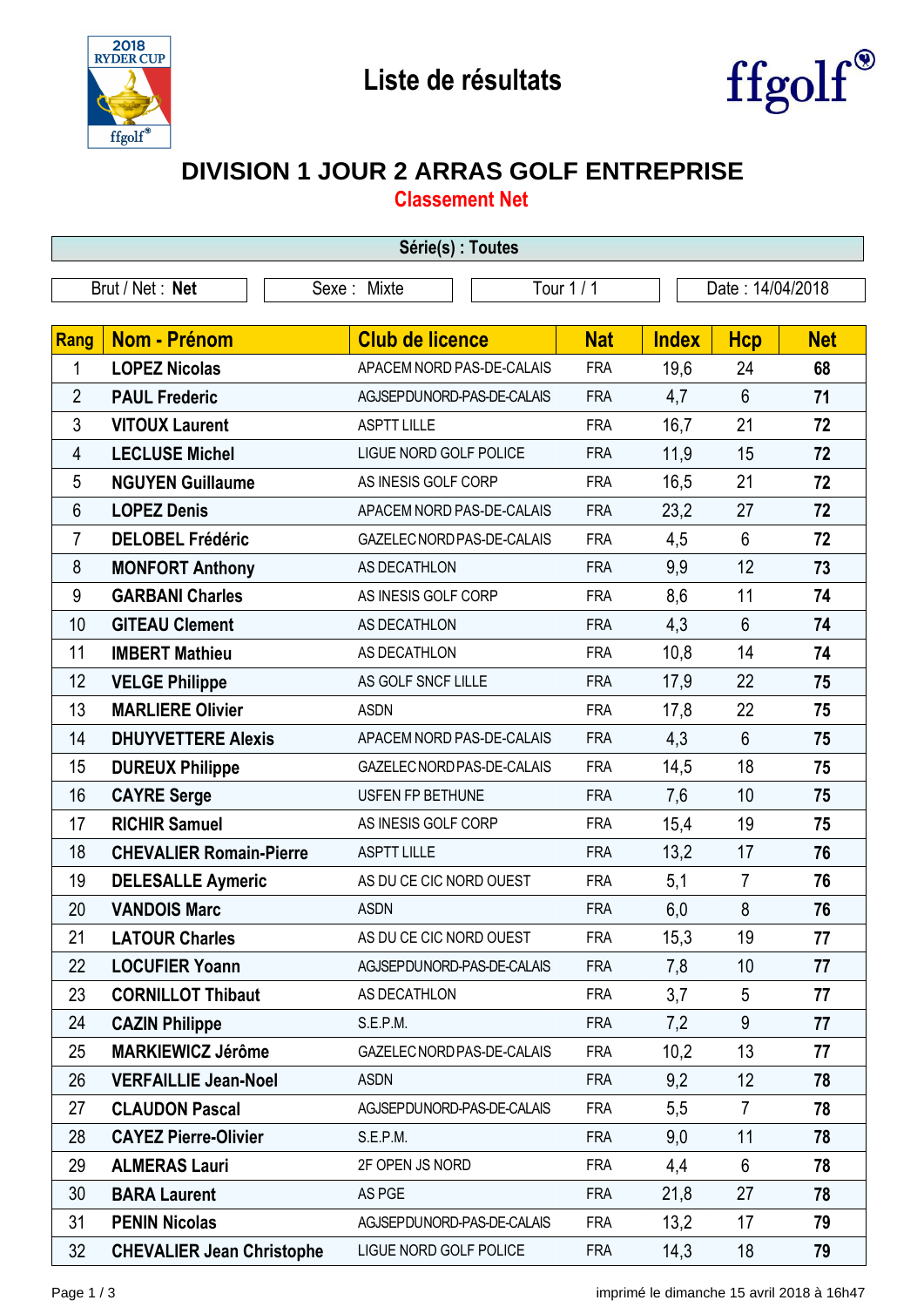| <b>Rang</b> | Nom - Prénom                 | <b>Club de licence</b>        | <b>Nat</b> | <b>Index</b> | <b>Hcp</b> | <b>Net</b> |
|-------------|------------------------------|-------------------------------|------------|--------------|------------|------------|
| 33          | <b>MAGDA Philippe</b>        | AS GOLF SNCF LILLE            | <b>FRA</b> | 20,7         | 26         | 79         |
| 34          | <b>SCHOTTE Philippe</b>      | <b>ASPTT LILLE</b>            | <b>FRA</b> | 10,4         | 13         | 79         |
| 35          | <b>POUEY Guillaume</b>       | APACEM NORD PAS-DE-CALAIS     | <b>FRA</b> | 14,0         | 17         | 80         |
| 36          | <b>LECOEUCHE Stephane</b>    | USFEN FP BETHUNE              | <b>FRA</b> | 11,3         | 14         | 80         |
| 37          | <b>CAUCHOIS Stéphane</b>     | AS DU CE CIC NORD OUEST       | <b>FRA</b> | 17,0         | 21         | 80         |
| 38          | <b>CAELEN Vincent</b>        | AS PGE                        | <b>FRA</b> | 13,1         | 16         | 80         |
| 39          | <b>LABUS Jean</b>            | APACEM NORD PAS-DE-CALAIS     | <b>FRA</b> | 18,8         | 23         | 81         |
| 40          | <b>LEFEBVRE Karl</b>         | AGJSEPDUNORD-PAS-DE-CALAIS    | <b>FRA</b> | 6,4          | 8          | 82         |
| 41          | <b>DELCAMBRE Thierry</b>     | 2F OPEN JS NORD               | <b>FRA</b> | 9,7          | 12         | 82         |
| 42          | <b>MARKIEWICZ Frédéric</b>   | 2F OPEN JS NORD               | <b>FRA</b> | 9,1          | 12         | 82         |
| 43          | <b>BEYENS Marc</b>           | 2F OPEN JS NORD               | <b>FRA</b> | 11,3         | 14         | 82         |
| 44          | <b>DREMIERE Emmanuel</b>     | AS PGE                        | <b>FRA</b> | 15,2         | 19         | 82         |
| 45          | <b>KUMA Alain</b>            | AS GOLF SNCF LILLE            | <b>FRA</b> | 7,1          | 9          | 82         |
| 46          | <b>GASTON Guillaume</b>      | 2F OPEN JS NORD               | <b>FRA</b> | 13,1         | 16         | 82         |
| 47          | <b>GRYSON Arnaud</b>         | LIGUE NORD GOLF POLICE        | <b>FRA</b> | 16,7         | 21         | 83         |
| 48          | <b>VASSY Stephane</b>        | AS INESIS GOLF CORP           | <b>FRA</b> | 8,4          | 11         | 83         |
| 49          | <b>ADLI Mohamed</b>          | USFEN FP BETHUNE              | <b>FRA</b> | 20,1         | 25         | 84         |
| 50          | <b>DEMET Michel</b>          | S.E.P.M.                      | <b>FRA</b> | 17,0         | 21         | 84         |
| 51          | <b>MASSAIN Eric</b>          | GAZELEC NORD PAS-DE-CALAIS    | <b>FRA</b> | 20,1         | 25         | 84         |
| 52          | <b>HUYGE Quentin</b>         | APACEM NORD PAS-DE-CALAIS     | <b>FRA</b> | 18,3         | 23         | 84         |
| 53          | <b>NOVAK Michel</b>          | GAZELEC NORD PAS-DE-CALAIS    | <b>FRA</b> | 23,8         | 27         | 84         |
| 54          | <b>BARTAU Guillaume</b>      | LIGUE NORD GOLF POLICE        | <b>FRA</b> | 10,7         | 13         | 84         |
| 55          | <b>VERNOTTE Vincent</b>      | GAZELEC NORD PAS-DE-CALAIS    | <b>FRA</b> | 6,9          | 9          | 85         |
| 56          | <b>BERTOUT Philippe</b>      | <b>ASDN</b>                   | <b>FRA</b> | 18,3         | 23         | 85         |
| 57          | <b>BROUTEELE Thibaut</b>     | LIGUE NORD GOLF POLICE        | <b>FRA</b> | 10,0         | 13         | 85         |
| 58          | <b>CLAEYS Didier</b>         | S.E.P.M.                      | <b>FRA</b> | 9,3          | 12         | 85         |
| 59          | <b>HENNION Jory</b>          | <b>ASPTT LILLE</b>            | <b>FRA</b> | 16,9         | 21         | 86         |
| 60          | <b>LECLERCQ Olivier</b>      | <b>LIGUE NORD GOLF POLICE</b> | <b>FRA</b> | 15,1         | 19         | 86         |
| 61          | <b>GUILAIN Arnaud</b>        | AS GOLF SNCF LILLE            | <b>FRA</b> | 12,8         | 16         | 86         |
| 62          | <b>LOBEAU Laurent</b>        | AS DECATHLON                  | <b>FRA</b> | 15,8         | 20         | 87         |
| 63          | <b>LEFEVRE Ludovic</b>       | AS PGE                        | <b>FRA</b> | 14,4         | 18         | 87         |
| 64          | <b>DELAVAL Emmanuel</b>      | AS GOLF SNCF LILLE            | <b>FRA</b> | 18,5         | 23         | 87         |
| 65          | <b>ICHOU Kevin</b>           | AS DECATHLON                  | <b>FRA</b> | 14,9         | 19         | 89         |
| 66          | <b>TIBERGHIEN Cédric</b>     | AS PGE                        | <b>FRA</b> | 11,3         | 14         | 89         |
| 67          | <b>PALKOWSKI Pascal</b>      | AS GOLF SNCF LILLE            | <b>FRA</b> | 8,6          | 11         | 90         |
| 68          | <b>VOYDIE Olivier</b>        | AS INESIS GOLF CORP           | <b>FRA</b> | 17,6         | 22         | 91         |
| 69          | <b>JASSERAND Jean-Alain</b>  | <b>ASPTT LILLE</b>            | <b>FRA</b> | 25,7         | 27         | 91         |
| 70          | <b>PERRIN Christophe</b>     | AGJSEPDUNORD-PAS-DE-CALAIS    | <b>FRA</b> | 11,3         | 14         | 92         |
| 71          | <b>WARINGHEM Jean-Michel</b> | <b>ASPTT LILLE</b>            | <b>FRA</b> | 14,2         | 18         | 93         |
| 72          | <b>LOUAFI Abderrahman</b>    | USFEN FP BETHUNE              | <b>FRA</b> | 20,2         | 25         | 94         |
| 73          | <b>SCHMITT François</b>      | <b>ASDN</b>                   | <b>FRA</b> | 7,9          | 10         | 109        |
| 74          | <b>BOUILLON Cedric</b>       | AS DU CE CIC NORD OUEST       | <b>FRA</b> | 23,7         | 27         | 113        |
| 75          | <b>DUMUR Laurent</b>         | USFEN FP BETHUNE              | <b>FRA</b> | 10,7         | 13         | <b>FOR</b> |